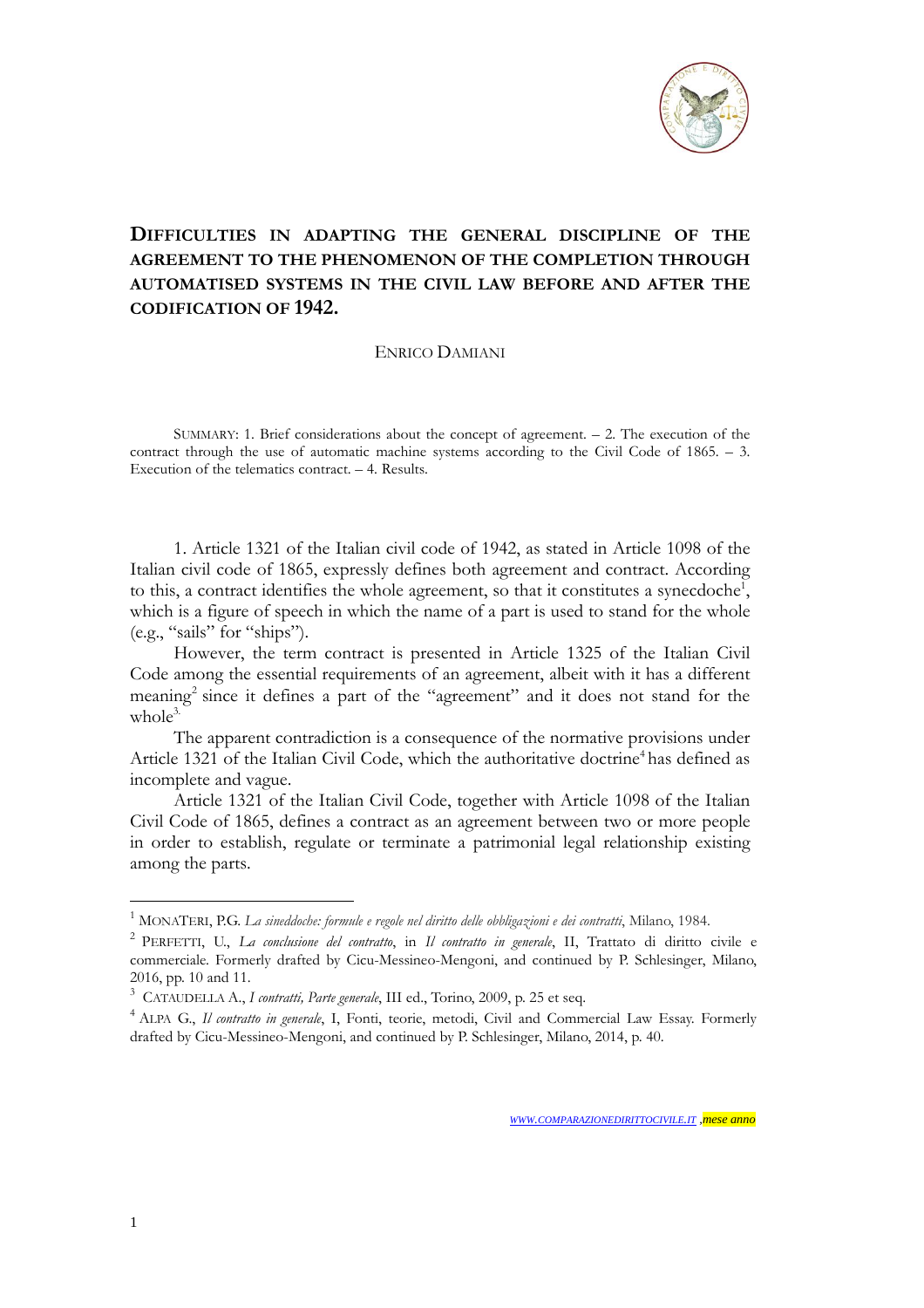

As they laid out the definition of contract, both Codes did not consider the passing of title. Articles 1376 and 1125 of the Italian Civil Code of 1865 expressly recognise the principle of consent to transfer, but such real passing of title or property does not reside within any of those effects nominatively provided for in Article 1321 of the Italian Civil Code.

Therefore, the definition of contractual effects must take in to account the latter.

In the Italian Civil Code of 1865, the omission arose from the difficulty in fully understanding the principle of consent to transfer, since the definition of selling according to Article 1447 stated that "Selling is a contract, therefore one party undertakes to give something and the other party to pay its price" («La vendita è un contratto, per cui uno si obbliga a dare una cosa e l'altro a pagarne il prezzo»); on the other hand, in the Italian Civil Code of 1942, once the principle of consent to transfer was legitimized according to the definition of compravendita included in Article 1470, there was no further reason to persist in making that mistake.

The effects specified in Article 1321 of the Italian Civil Code are incomplete because the effects of the transfer are not mentioned therein.

Additionally, the term «agreement» evokes the concept of consent (*in idem placitumconsensus*) as the arrangement reached between the intentions of the parties; a mutual intention which Article 1362 of the Italian Civil Code establishes as the subject of interpretative research.

If the term «consent» were to be intended in its literal meaning, we would be using a euphemism. In typical exchange contract, such as a purchase agreement, the individual intentions relating to the seller and the purchaser are actually in disagreement.

Consent is nothing other than a kind of compromise between the parties with reference to the initial claims: the party who sells should earn a higher value from the sale, and the party who makes the purchase would like to pay a lesser amount.

Furthermore, upon closer inspection, one could easily doubt that an arrangement reached between the intentions of the parties is an essential element for the valid drafting of the agreement. Authoritative doctrine<sup>5</sup> has effectively illustrated how the formula relating to the blending of intentions is actually a mere artifice, it being impossible for the two intentions to merge into one.

For this purpose, it is possible to illustrate different hypotheses in which an agreement is formed without consent being intended as absolute concurrence of the intentions of the parties.

<sup>5</sup> SCHLESINGER P., *Complessità del procedimento di formazione del consenso ed unità del negozio contrattuale*, in *Riv. trim. dir. e proc. civ.,* 1964, II, p. 1345 ss.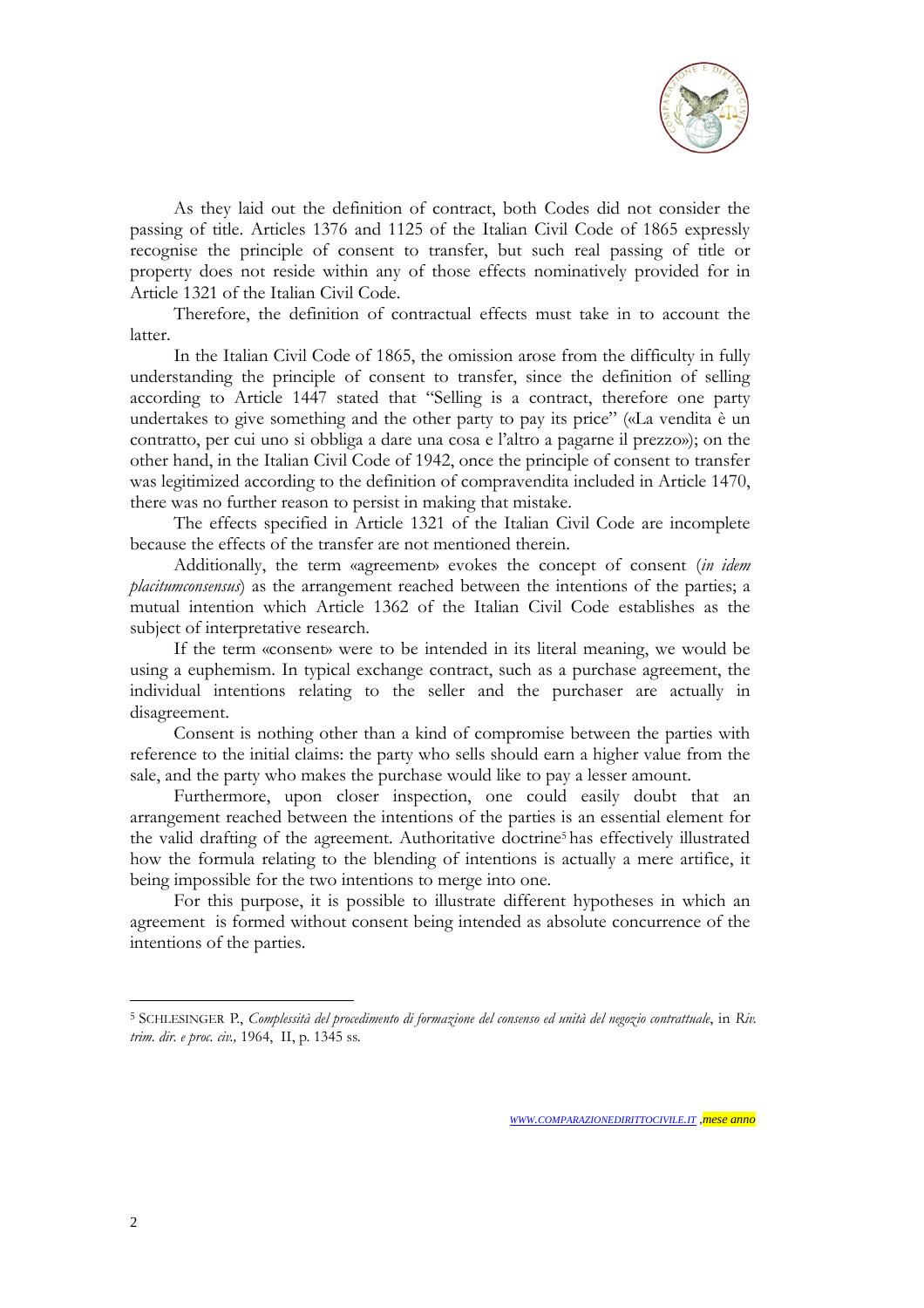

The first case is the termination of an agreement where one of the parties is in error, which is not essential according to Article 1492 of the Italian Civil Code, or it is not recognisable according to Article 1431 of the Civil Code.

If it is not possible to prove the mistake as essential or recognisable, the agreement opposing the appeal is the result of two objectively convergent intentions<sup>6</sup>.

The second case concerns the issue relating to the effectiveness of the withdrawal of the proposal.

In fact, the matter is not in question if one follows the ruling legal theory stating that it is sufficient to only issue the revocation, and not to notify it at the address of the recipient of the proposal.

Therefore, the termination of the contract would be prevented by the change of intentions of the applicant having a certified date regarding the receipt of the acceptance by the recipient of the proposal or its delivery and execution.

However, according to the Italian Court of Cassation (S.C. Di Cassazione) of 16 May 2000 no. 6323<sup>7</sup> , and to a minority part of the law doctrine, the withdrawal of the proposal shall be effective only once the recipient of the proposal has made aware of it. According to this other theory, therefore, if the recipient of the proposal has not received the withdrawal at the address they specified, according to Article 1335 of the Italian Civil Code, and if the acceptance of the recipient of the proposal arrives first, the agreement will terminate anyhow, although the co-occurring intention of the applicant is missing due to a radical change of mind.

The third case<sup>8</sup> is based on the general conditions of the contract pursuant to Article 1341 of the Italian Civil Code, which are effective towards the adhering subject who does not set them, even if this party does not acknowledge them although they should have known them using common sense. Here, a part of the contractual regulation relating to the general conditions of the contract (nonrestrictive clauses) becomes binding for the parties even though, since it was actually ignored, it did not lie within the real intentions of the adhering party. The knowledge of the agreement replaces the acknowledgment and effective free will (the doctrine defines it as the privates normative power).

Last but not least, a case which I think should be considered is the void but convertible contract according to former Article 1424 of the Italian Civil Code.

<sup>6</sup> PERFETTI, U., cited work, p. 14

 $\frac{7}{1}$  With regards to the termination of the agreement, considering the combined provisions according to Articles 1326, 1328, 1334 and 1335 of the Italian Civil Code, the revocation of the proposal, as unilateral juridical act having effective force when received, is not effective when the accepting party receives it after the signing of the contract, that is after *the acceptance by the counterparty has been delivered to the address of the proponent.*

<sup>8</sup> Concerning this matter, compare to the acute analyses stated by DEL PRATO *E., Requisiti del contratto*, *Art. 1325*, in *Comm. Civil Code* founded by Schlesinger P., managed by Businelli F. D., Milano, 2013, p. 45 et seq.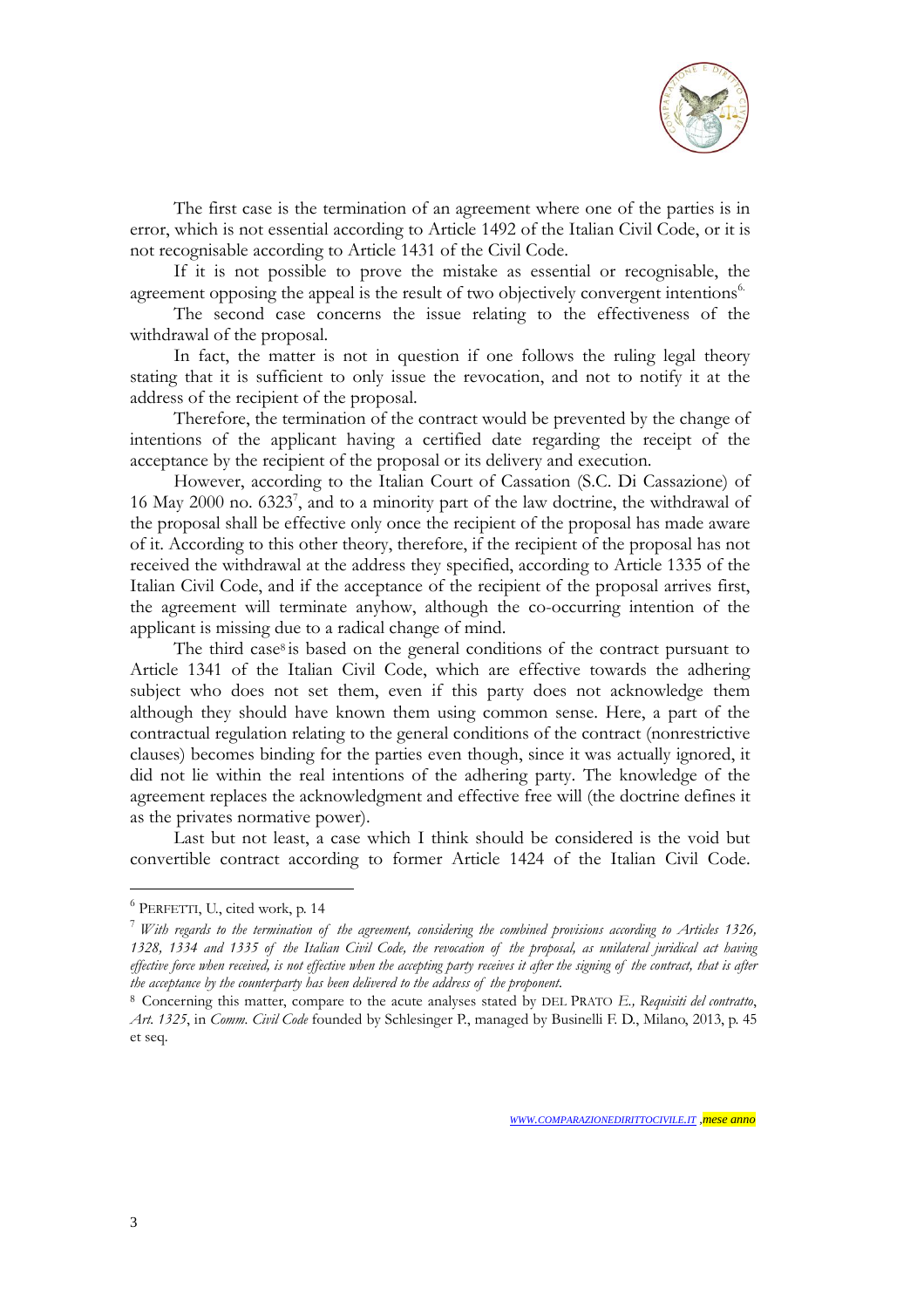

Considering the school-example of the grandfather who leaves to his grandchild, through a private agreement, the five years usufruct of a property near the University, which the heir must attend to obtain a degree, it is possible to configure the substantial conversion into a valid loan for use agreement «if, considering the purposal undertaken by the parties, it shall be considered that they would have pursed it if they had been aware of the nullity».

Therefore, the null contract the parties actually agreed on does not produce any effects, but the one they could have agreed on if they had known the grounds for nullity.

The above-mentioned discipline concerning the withdrawal of the proposal, and in light of the related discipline of the withdrawal of the acceptance, highlights how the relevant codes (the discipline) regarding the execution of the contract are linked to the idea that the legislator took into account the contract execution model through formal letter.

This being the normative frame, it is easy to understand how problematic<sup>9</sup> the adjustment of the regulations through automatic procedure could be, but not to the extent of considering the discipline stated in the Civil Code as completely outdated.

In the hypotheses of a legal transaction executed through computerised information systems, therefore, an agreement is not missing: it is formed through new methods od drafting a contract and charging consent, which are expressed through actions like the downloading<sup>10</sup> .

2. In his dissertation, published in 1901<sup>11</sup>, Antonio Cicu analised in great details the execution of contract through automatic machine systems. The Author based his research on the so-called "automatic transaction", where the automatic machine represents the mechanical tool through which the service is carried out via an action to be performed by the subject who wants the service to be done, and which is usually a coin to be inserted in a specific slot existing on the machine, where, on the outside, are specified both the proposed work (object transmission or service performance) and the action to be effected in order to carry out the proposed service. The gesture of throwing the coin being the representation of the action, which manifests the subject's intention of obtaining the result of purchasing the property or the service advertised by the machine, was recognised as a legal transaction by the doctrine.

<sup>9</sup> On this topic, please refer to: NAZZARO A. C., *Riflessioni sulla conclusione del contratto telematico*, in *Inf. e dir.*, 2010, p. 13.

<sup>&</sup>lt;sup>10</sup> Italian doctrine has been focusing on the telematic execution of the agreement for quite a long time now. Concerning this matter, refer to GAMBINO A., L'accordo telematico, Milano, 1997.

<sup>11</sup> CICU A., *Gli automi nel diritto privato*, in *Filangieri*, 1901, p. 561 ss., essay quoted in full in *Scritti minori di Antonio Cicu*, II, *Successioni e donazione – Studi vari*, Milano, 1965, p. 287 et seq.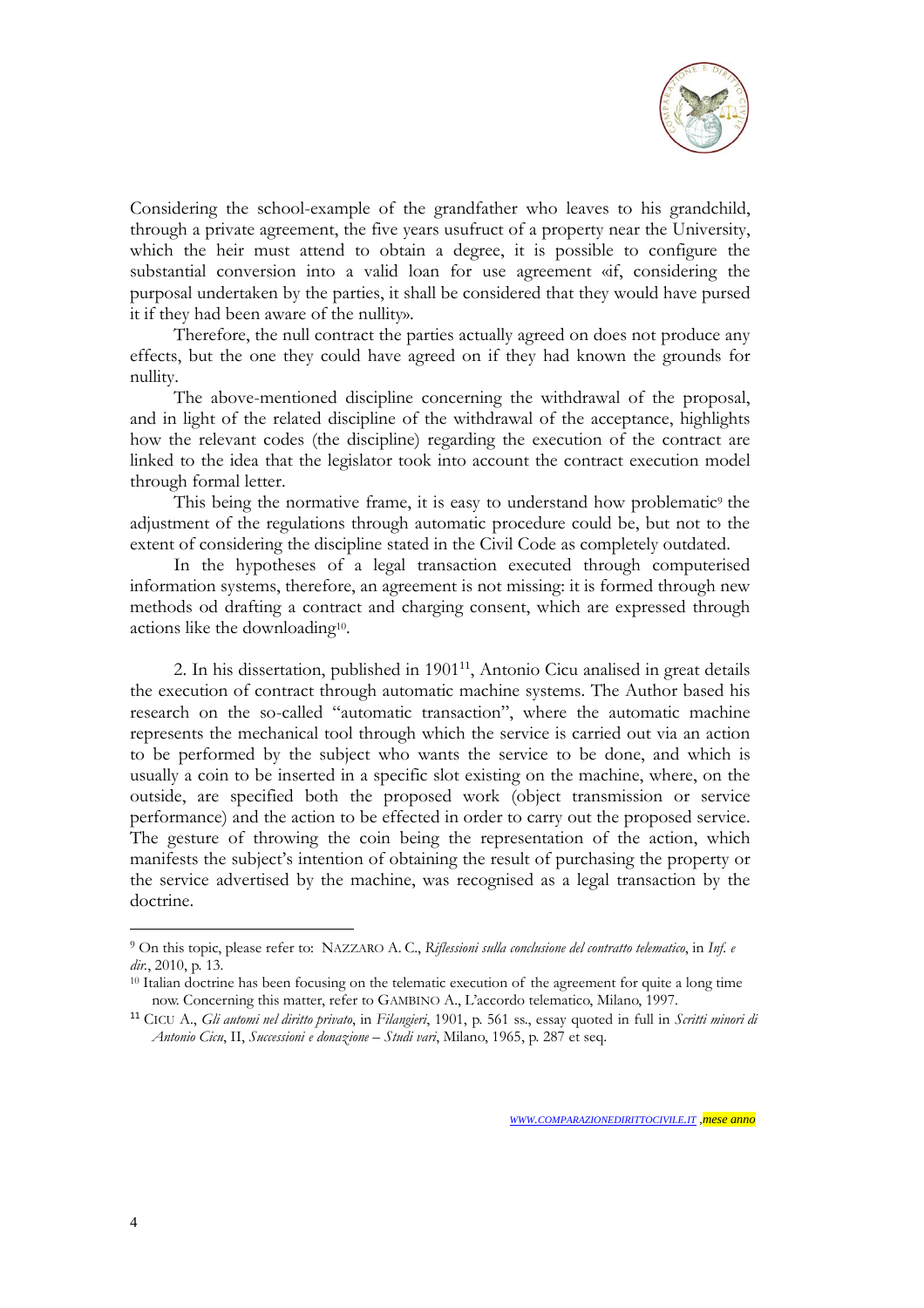

Examining the doctrine existing at the time of drafting his essay, Cicu highlights some theories which are important to relate, albeit briefly, in order to underline the attention and effort under consideration in the analysis of such particular case.

Therefore, an early approach located the automatic transaction in the field of the real rights, by virtue of an analogy with the institution of the *jactus missilium*, which was considered by the Romans as the theory of *traditio in incertam personam*<sup>12</sup> . Cicu, after disputing this last reconstruction, judging it more likely that the *jactu missilium* would be considered a theory of *derelictio* in Roman Law, stigmatised the impossibility of considering it possible to take the analogy with such institution, existing the need for the completion of automatic transaction of a consideration fulfilled by the party interested in the property or service, and consisting of the payment of a certain amount.

Therefore, in his analysis, Cicu identifies that the beginning of an automatic legal transaction lies in the exposition in public by the owner of the automatic machine<sup>13</sup>. If such data appeared to be unquestionable, on the other hand, the setting of the legal nature of such deed was.

Three different reconstructions were presented: the first one identified in that case an invitation to offer; the second one a public promise; and the third one, which was the prevailing option, a good and proper contractual offer.

It could not be an invitation to offer, since the exposition of the automatic machine made it immediately possible to execute the contract, since the recipient of the proposal was not required to do any other activity but to insert the coin in the slot, since the object of the service and the conditions relating to the transfer were clearly laid out outside the machine.

According to Cicu, neither was it possible to accept the theory recognising in the exposition a public promise, since the latter would have lead to make the subject displaying undergo an immediate binding obligation before the offeree inserts the coin and before this was identified.

If that was the case, the existing mandatory obligation would have led the interpreter to deny the owner of the automatic machine the power to withdraw or modify the goods displayed in the automatic machine itself.

<sup>&</sup>lt;sup>12</sup> Concerning this matter, from a historical perspective, refer to SEGNALINI S., "Contrahere" senza "Consentire"? Il punto di vista dello storico, in Riv. Dir. Rom., X, 2010, p. 1 et seq. For further considerations in a comparative perspective refer to MARINI G., *Promessa ed affidamento nel Diritto dei contratti*, Napoli, 1995, p. 25 et seq., especially for the evaluation of the idea of the contract as a promise p. 101 et seq. In the same direction refer to FRIED C., *Contracts as a promise. A theory of*

*contractual obligation*, Harvard University Press, 1981, p. 40 et seq.

<sup>13</sup> CICU A., *cited work*, p. 291.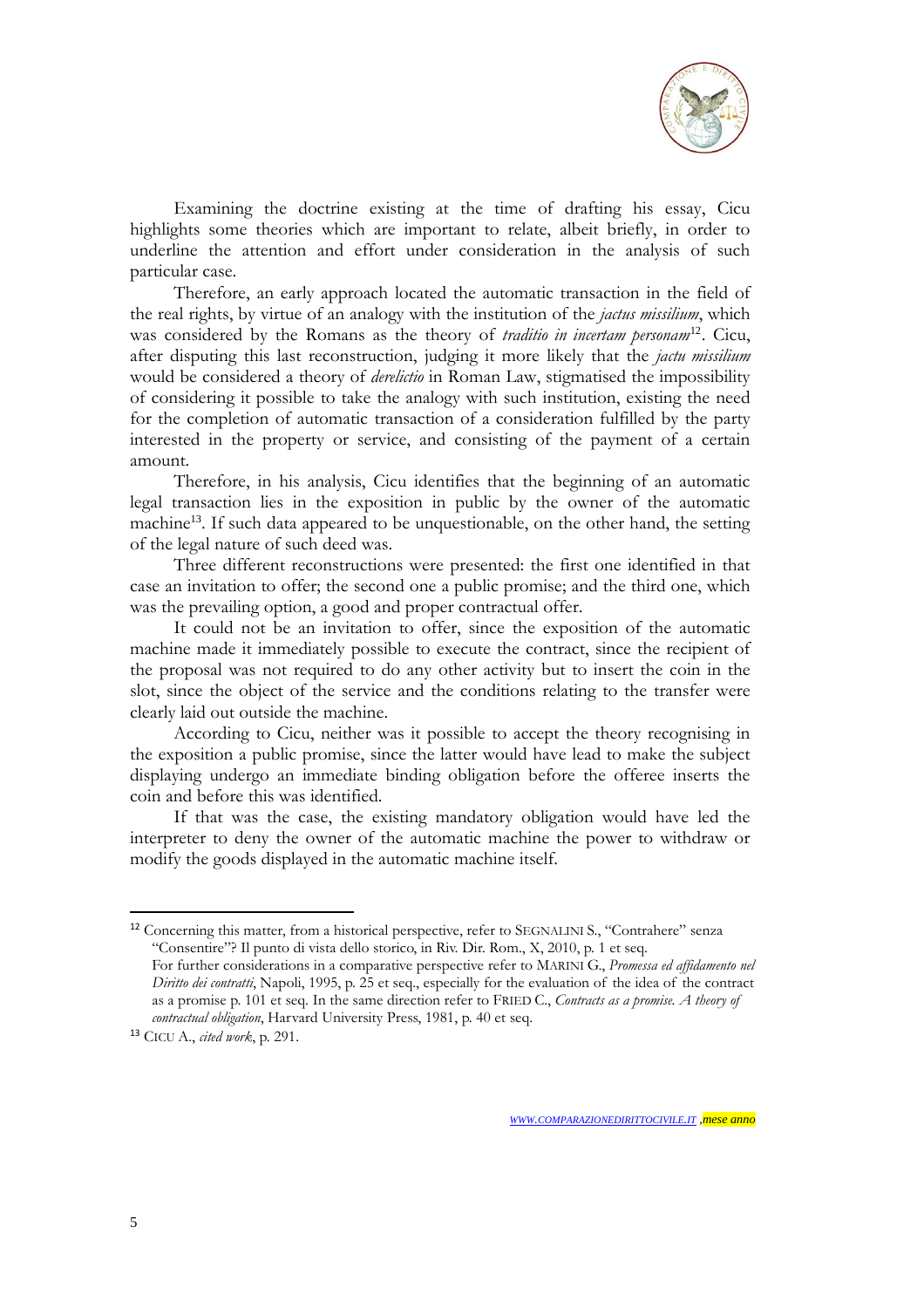

Thus, the only remaining feasable option was the configuration of the particular case concerning the true and real contract offer, and specifically, according to the famous Author, an offer *in incertam personam*<sup>14</sup> or, if preferred, a public offer. In this case the subject of the offeree, although unspecified at the moment of the exposition of the machine, would be determined at the moment of the *jactus pecuniae.* Therefore, it seems clear that for the subject exposing the automatic machine, the offeree subject was unimportant, since the only required consideration was the disbursement of the *tantundem*.

Through a refined discussion, Cicu drew an accurate distinction between the offer *in incertam personam* and the offers *in incertas personas*, depending on whether it was a public offer, the execution of a single contract or the execution of more agreements.

In case of an automatic transaction, according to such reconstruction, it would have been a case of a plurality of public offers, assuming the presence of the requirements of the completeness of the proposal/offer, and unimportance of the identity of the offeree. However, the latter would have been identified in accordance with the acceptance.

Through the *jactus pecuniae* the offeree showed an irrevocable and serious intention to bind to themselves the subject displaying the automatic machine. Therefore, in this case Cicu underlines that was neither required nor set up the notification of the acceptance to the offering subject, and neither was "that debate between the offering subject and offeree which usually precedes the ordinary executions of the contract".

It is not hard to notice in this matter that there is a sort of anticipation on some of the arguments which led doctrine, Irti<sup>15</sup> in particular, to question the consequences arising from the lack of dialogue between the parties as determined in the identification of the category of the so-called "exchanges without arrangements", in which the agreement would be the result of a combination of two unilateral juridical acts, often through a conduct implying intent, without any possibility to constitute a fully-fledged consent in any way.

Cicu effectively underlines how, in an automatic transaction, some of the rules laid out for the execution of the contract in general cannot be applied; and this happens exactly in relation to the innovations that technology has determined in relation to exchanges, with a clear necessity to adjust legal schemes and rules to the real case. In such context, it is stated that "the offeree may have manifested to the offering party their intention of agreeing to the offer one hundred times, without the automatic transaction being completed because of this". Therefore, in this context,

<sup>14</sup> CICU A., cited work, p. 294.

<sup>15</sup> IRTI N., Scambi senza accord, in *Riv. Trim. Dir. Proc. Civ.*, 1998, p. 347 ss.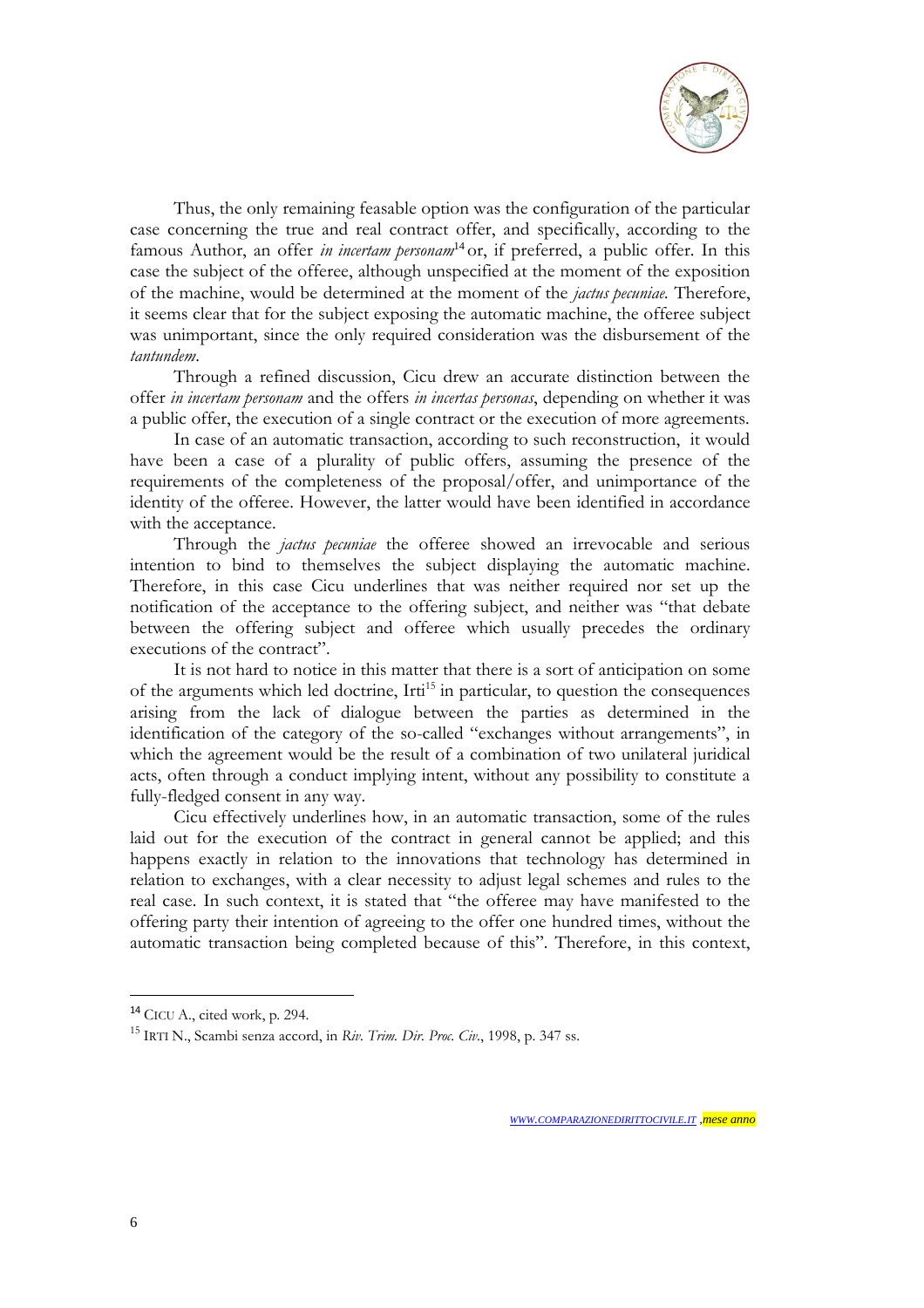

"the required consent being not expressed, but implicit (through a conduct implying consent).

Once it has been ascertained that the automatic transaction has contractual nature, Cicu undertakes the task to investigate if only the subject of the general discipline of the contract, or the discipline of certain special contracts is also applicable to it.

Assuming that the automatic machine is only a means to execute the contract, Cicu comes to the conclusion that contracts executed through it comply with the standard rules in the matter of the contract.

3. Most part of the considerations made by Cicu more than a century ago can be essentially repurposed for a close examination of the discipline, which can be applied to the execution of the electronic contract.

As a preliminary step, it is necessary to clarify the difference between electronic contract and IT contract, around which various and profoundly different points of view exist<sup>16</sup>.

At this stage, for ease of reference, we can follow the approach which defines as IT those contracts that are executed through the use of special means (e.g.: e-mail, or offers proposed for so-called Virtual auctions) for communicating the intentions of the parties, without there being particular differences with a normal execution of common transaction, and which defines telematic those contracts in which electronic means, although still defined by a human will programming, take on the role of counterparty<sup>17</sup>.

In IT contracts, we don't seem to find particular issues once we set aside the debates on the attributability of electronic contracts to the intentions of their author, to the meaning to give to the behaviour of the user, and the doubts linked to the lack of dialogue between the counterparts.

Therefore, the major issues lie in the negotiation performed through the socalled "point and click" method, where the exchange of declarations of intent is replaced by a process of a totally unique contract drafting which ends by pressing the so-called negotiation virtual button<sup>18</sup>, a technique implying the verification of its compatibility with the general principles with regards to the execution of the contract.

In fact, restricting the analysis to telematics contracts executed through pressing the so-called negotiation button, does not exempt the academic researcher from

<sup>16</sup> NAZZARO A.C., *cited work*, p. 7 et seq.

<sup>17</sup> On this topic, refer to PERLINGIERI G., *Il contratto telematico*, in D. Valentino (edited by), *Manuale di diritto dell'informatica*, Napoli, 2010, op. 274 et seq.

<sup>18</sup> Very used expression in the doctrine, among the others, refer to: FRANCESCHELLI V., *Computer e diritto*, Rimini, 1989, p. 165 et seq., NAZZARO A.C., cited work, p. 10.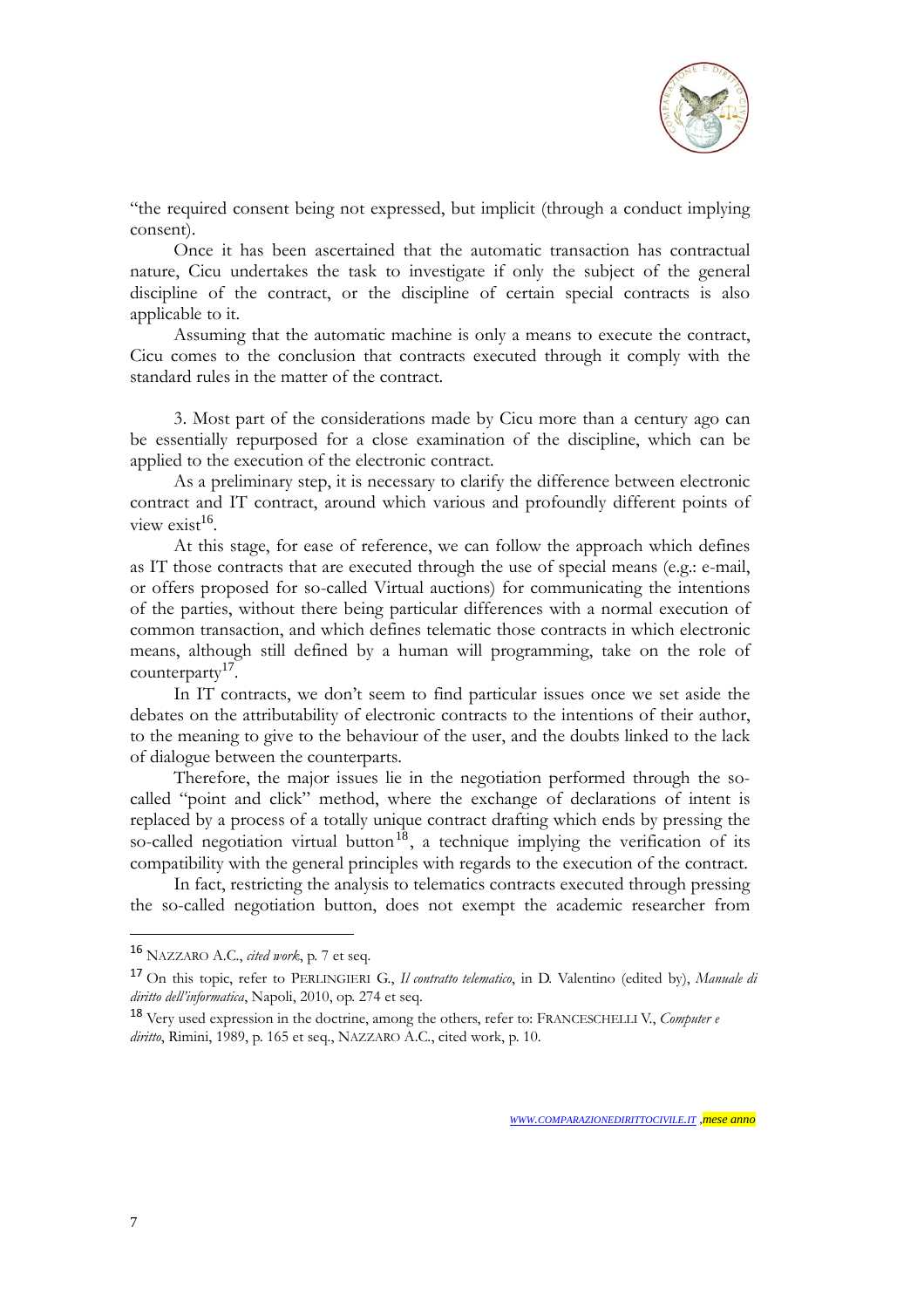

differentiating those theories which, according to normal procedure, are commercialising goods and services which cannot be managed via electronic means, and which will require material delivery of object or service within the performance of the contract, and hypotheses according to is possible to "download" directly from the website<sup>19</sup>, in which the performance stage happens within an electronic context anyway.

Therefore, it is not possible to reduce to such *summa divisio* the possibilities to make distinctions in the matter of telematics contracts. Things can also be complicated by the evaluation of issues pertaining the methods of payment established by the offering party and/or chosen by the accepting party. In fact, it is not rare for the user to have to submit his credit card details when it comes to accepting the offer, or at least before hitting the so-called negotiation button. Therefore, in such case, there is no time distinction between the drafting stage and the execution stage of the contract.

If a delivery must be carried out after the execution of the contract, it lies within the normal procedures of agreement completion (Art. 1326 of the Italian Civil Code) unless, for example, the offering party has reserved the right to verify the presence of the goods in the warehouse. In such case, it may happen that the good is available or not. In the latter instance it is possible that the seller will offer to replace the item with another one which is similar and has the same (or more) value, and, in this case, the accepting party has the right to withdraw from the contract. Hence, herein, one could question whether the contract is executed with the accepting party sending the service voucher, or only through communication by the offering party certifying the availability of the product. And again, in the latter case, having the client sent the service voucher, can it be considered an effective and proper irrevocable offer $20$ ?

Article 13 of Legislative Decree No. 70 of 9 April 2003 (implementing decree of Directive 2000/31/EC) established that:

1. The regulations on the execution of contracts are also applied in those cases where the beneficiary of an asset or service from the information company shall send its order via electronic means.

2. Except in the case of a different agreement between parties different from the end users, the supplier must, without unjustified delay and through electronic means, report receipt of the order placed by the beneficiary along with a summary of

<sup>19</sup> Concerning this matter, refer to SCOGNAMIGLIO C., *L'adempimento dell'operazione economica informatica tra realtà virtuale ed interesse dei contraenti*, in V. Ricciuto, N. Zorzi (edited by), *Il contratto telematico*, in *Tratt. Dir. comm. e di diritto pubblico dell'economia*, supervised by Francesco Galgano, vol. XXVII, Padova, 2002, p. 159 et seq.

<sup>20</sup> Concerning this kind of considerations, refer to NAZZARO A.C., cited work, p.11 et seq.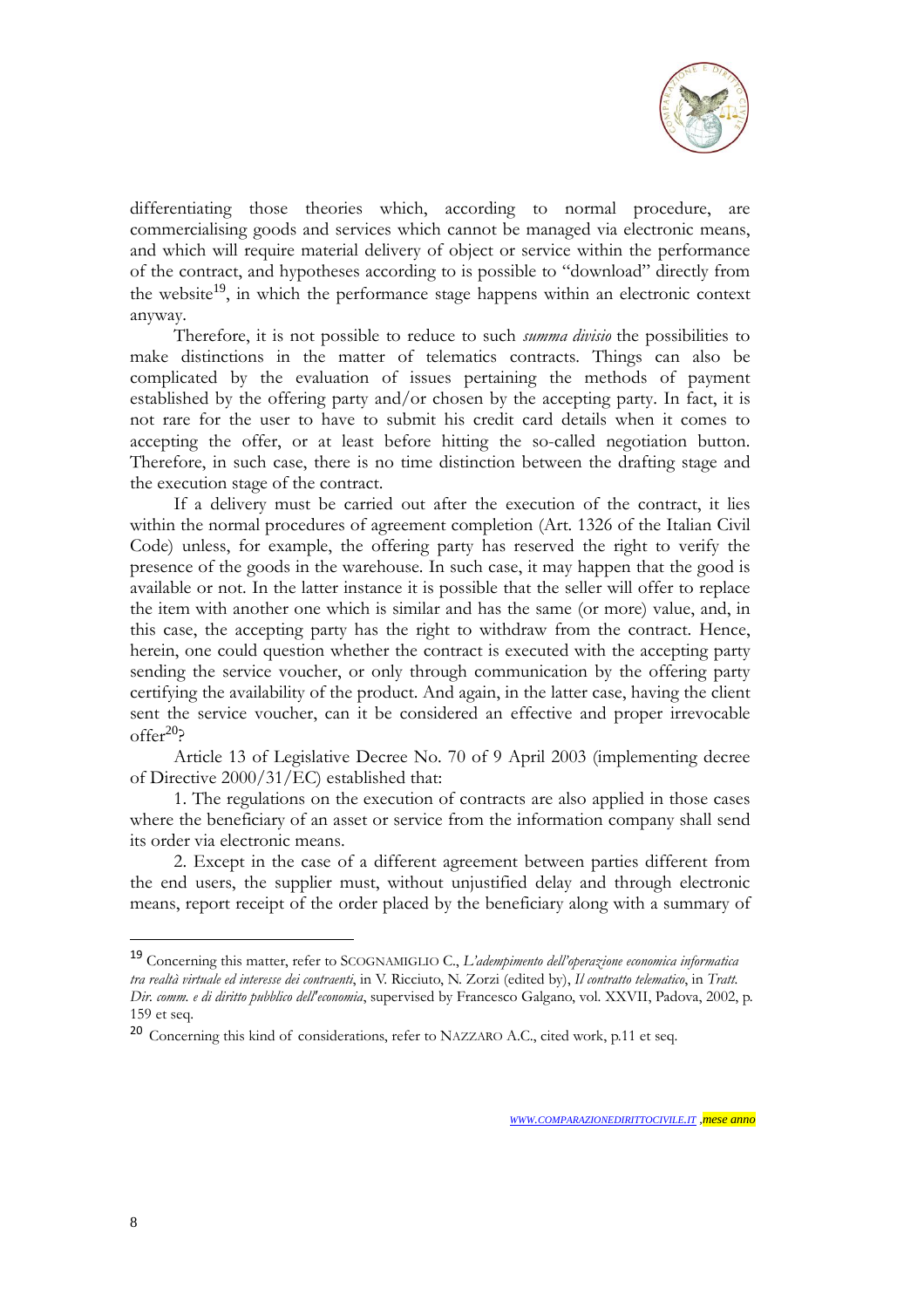

the general and specific conditions applicable to the contract, information relating to the basic features of the item or service, and detailed indication of the price, payment methods, withdrawal, cost of delivery and applicable taxes.

3. Order and receipt will be considered once the parties they are addressed to are able to gain access to them.

4. The provisions listed in paragraphs 2 and 3 are not applied to the contracts executed exclusively through e-mail exchange or equivalent individual communication.

4. Ultimately, except for cases of incompatibility and employing the suitable adjustments, agreements executed with electronic means follow the general discipline of the contract, especially with reference to the attributability of an internet-mediated offer to frame of public offers or invitations to offer<sup>21</sup>.

Provided that the discipline of the code relating to the drafting of the contract was already in some respects obsolete at the time of its promulgation, it is necessary to adjust it to the technological innovations which have arisen in the society. This is the *fil rouge* linking Cicu's studies on the automatic transaction to modern dissertations on online contracts.

However, it is not possible to apply the general discipline in its entirety to the contracts executed through electronic means, and, herein, I believe it is sufficient to limit my analysis to one hypothesis.

I refer specifically to the case regulated by Article 1327 of the Italian Civil Code, stating the execution of a contract through the beginning of the performance.

This is a very controversial matter, but, ultimately, it seems that the established prevailing view allows the application of such procedure also to an online-executed contract.

Moreover, it seems legitimate to embrace the view<sup>22</sup> which considers that the employment of electronic means to execute a contract should rule out those pretexts that could lead the proposing party to request the application of a drafting iter which cannot be justified by the need to guarantee a prompt execution of the service. Indeed, such need can be met without any losses.

The *ratio* in accordance of Article 1327 of the Italian Civil Code<sup>23</sup> is the offering party's need to safeguard their interests in a prompt and immediate execution of the purpose on the behalf of the offeree. Such interest, in this case, should prevail on the

<sup>21</sup> Refer to CONTE G., *La formazione del contratto*, in *Comm. Cod. civ.* Supervised by Schlesinger P. and continued by Busnelli, F.D., Milano, 2018, p. 282 ss.

<sup>22</sup>NAVONE G., *Sull'applicabilità dell'art. 1327 cod. civ. ai contratti conclusi mediante l'uso di strumenti telematici*, in *[www.diritto.it](http://www.diritto.it/)*, p. 2.

<sup>23</sup> BIANCA C.M., *Diritto civile. 3. Il contratto*, Milano, 2000, p. 243 ss.